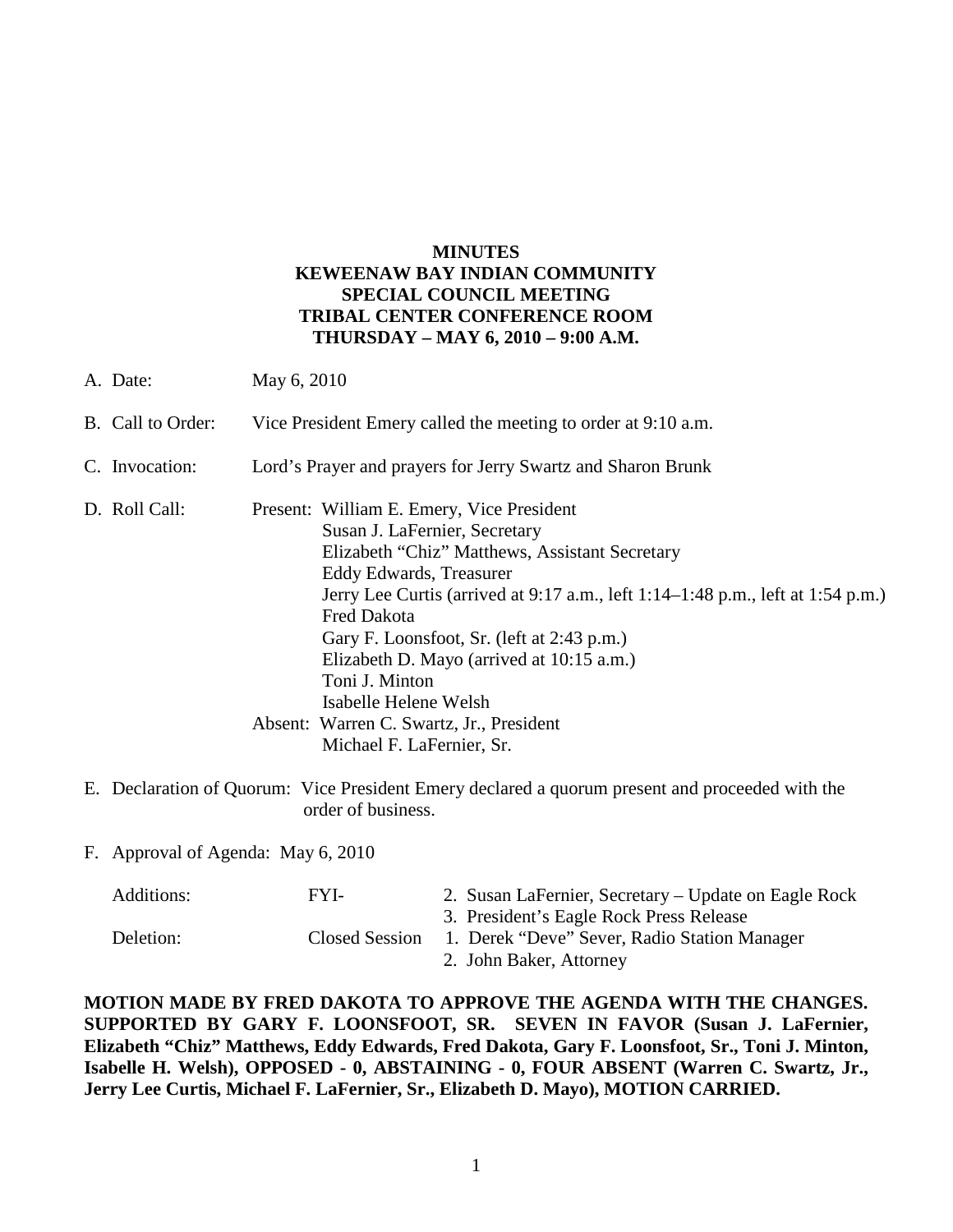## **Jerry Lee Curtis arrived at 9:17 a.m.**

G. For Your Information:

- 1. Request for Tribal and Federal Partnership Representatives for a Data Management Committee (DMC) and the Tribal Data Exchange (TDE) Project. The CEO will review.
- 2. Update on Eagle Rock. Request for a mess kit for the campers.
- 3. President's Eagle Rock Press Release May 5, 2010 "KBIC will seek permanent access to Eagle Rock for Tribal Members"

H. Approval of Meeting Minutes:

1. December 10, 2009

**MOTION MADE BY TONI J. MINTON TO APPROVE THE DECEMBER 10, 2009 MEETING MINUTES. SUPPORTED BY ELIZABETH "CHIZ" MATTHEWS. SEVEN IN FAVOR (Susan J. LaFernier, Elizabeth "Chiz" Matthews, Jerry Lee Curtis, Fred Dakota, Gary F. Loonsfoot, Sr., Toni J. Minton, Isabelle H. Welsh), OPPOSED - 0, ONE ABSTAINING (Eddy Edwards), THREE ABSENT (Warren C. Swartz, Jr., Michael F. LaFernier, Sr., Elizabeth D. Mayo), MOTION CARRIED.**

2. December 17, 2009

**MOTION MADE BY GARY F. LOONSFOOT, SR. TO APPROVE THE DECEMBER 17, 2009 MEETING MINUTES. SUPPORTED BY JERRY LEE CURTIS. SIX IN FAVOR (Susan J. LaFernier, Elizabeth "Chiz" Matthews, Jerry Lee Curtis, Fred Dakota, Gary F. Loonsfoot, Sr., Toni J. Minton), OPPOSED - 0, TWO ABSTAINING (Eddy Edwards, Isabelle H. Welsh), THREE ABSENT (Warren C. Swartz, Jr., Michael F. LaFernier, Sr., Elizabeth D. Mayo), MOTION CARRIED.**

3. January 2, 2010

**MOTION MADE BY JERRY LEE CURTIS TO APPROVE THE JANUARY 2, 2010 MEETING MINUTES. SUPPORTED BY GARY F. LOONSFOOT, SR. SEVEN IN FAVOR (Susan J. LaFernier, Elizabeth "Chiz" Matthews, Jerry Lee Curtis, Fred Dakota, Gary F. Loonsfoot, Sr., Toni J. Minton, Isabelle H. Welsh), OPPOSED - 0, ONE ABSTAINING (Eddy Edwards), THREE ABSENT (Warren C. Swartz, Jr., Michael F. LaFernier, Sr., Elizabeth D. Mayo), MOTION CARRIED.**

4. January 7, 2010

**MOTION MADE BY TONI J. MINTON TO APPROVE THE JANUARY 7, 2010 MEETING MINUTES. SUPPORTED BY FRED DAKOTA. EIGHT IN FAVOR (Susan J. LaFernier, Elizabeth "Chiz" Matthews, Eddy Edwards, Jerry Lee Curtis, Fred Dakota, Gary F. Loonsfoot, Sr., Toni J. Minton, Isabelle H. Welsh), OPPOSED - 0, ABSTAINING - 0, THREE ABSENT (Warren C. Swartz, Jr., Michael F. LaFernier, Sr., Elizabeth D. Mayo), MOTION CARRIED.**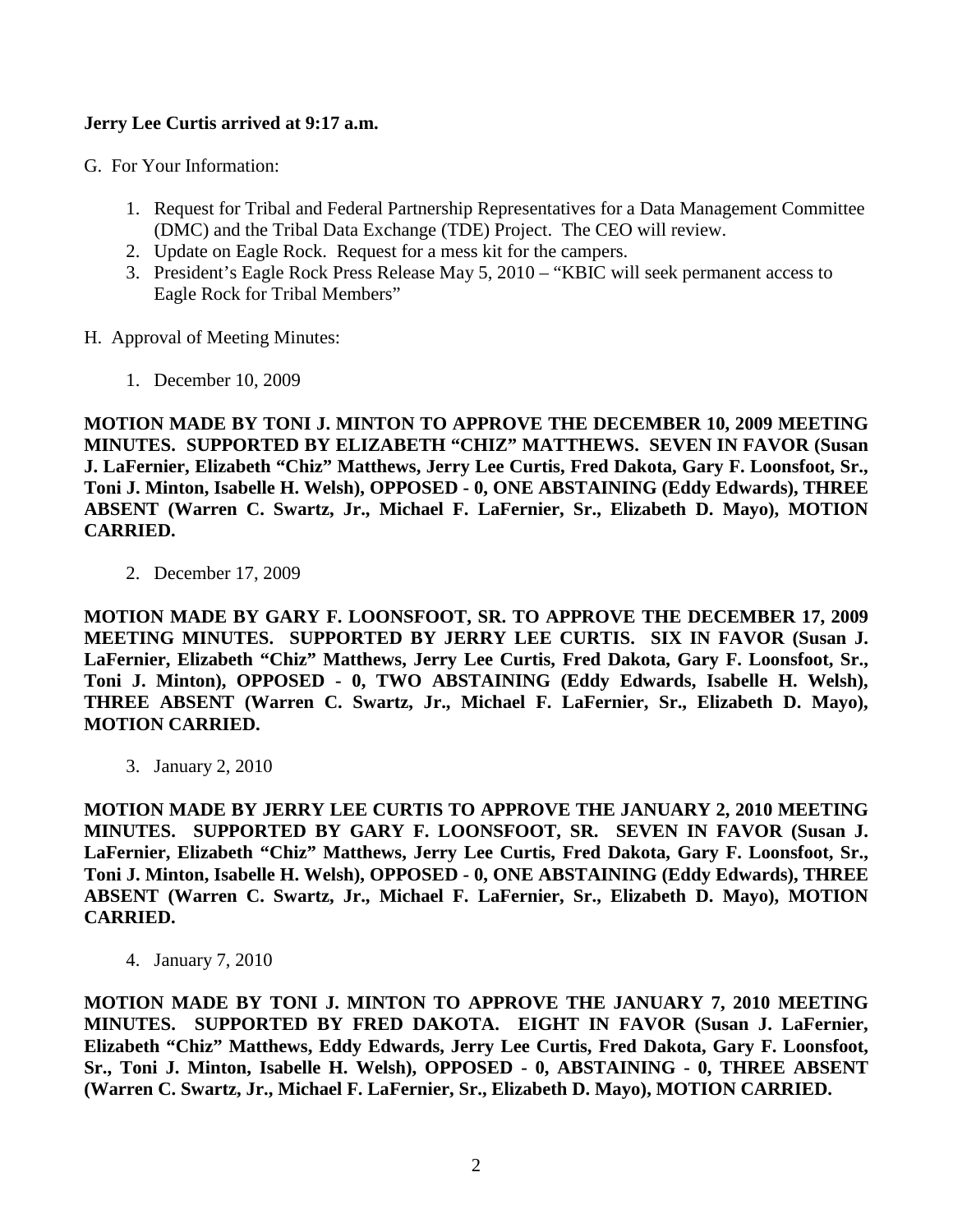## I. New Business:

1. Eddy Edwards –  $1<sup>st</sup>$  Reading Amendment to Tribal Code Title 7 Domestic Relations 7.211 Section E 2010-05. Eddy read the amendment regarding grandparent's rights.

Isabelle Welsh stated she would like Heather Chapman to review the amendment to be sure it is not infringing on the parents' constitutional rights.

**MOTION MADE BY EDDY EDWARDS TO INTRODUCE THE AMENDMENT TO THE TRIBAL CODE TITLE 7 DOMESTIC RELATIONS ORDINANCE 2010-05. SUPPORTED BY ELIZABETH "CHIZ" MATTHEWS. EIGHT IN FAVOR (Susan J. LaFernier, Elizabeth "Chiz" Matthews, Eddy Edwards, Jerry Lee Curtis, Fred Dakota, Gary F. Loonsfoot, Sr., Toni J. Minton, Isabelle H. Welsh), OPPOSED - 0, ABSTAINING - 0, THREE ABSENT (Warren C. Swartz, Jr., Michael F. LaFernier, Sr., Elizabeth D. Mayo), MOTION CARRIED.**

2. Summer Cohen, THPO – Resolution KB-1748-2010 Identification of Traditional Cultural Properties. The U.S. government and all agencies have a trust responsibility to manage Tribal lands and Tribal cultural and natural resources in a manner responsive to the interests of the Tribe and its members.

**MOTION MADE BY FRED DAKOTA TO APPROVE RESOLUTION KB-1748-2010 IDENTIFICATION OF TRADITIONAL CULTURAL PROPERTIES. SUPPORTED BY SUSAN J. LAFERNIER. EIGHT IN FAVOR (Susan J. LaFernier, Elizabeth "Chiz" Matthews, Eddy Edwards, Jerry Lee Curtis, Fred Dakota, Gary F. Loonsfoot, Sr., Toni J. Minton, Isabelle H. Welsh), OPPOSED - 0, ABSTAINING - 0, THREE ABSENT (Warren C. Swartz, Jr., Michael F. LaFernier, Sr., Elizabeth D. Mayo), MOTION CARRIED.** 

- 3. Larry Denomie III, CEO/Sarah Smith, Assistant CEO
	- a) Update on ITC Board Meeting discussion regarding the process of KBIC becoming the designated grantee for our Head Start Program

## **Elizabeth Mayo arrived at 10:15 a.m.**

Terri Denomie present

- b) Director of Head Start/Early Head Start Position Sarah reviewed the qualifications required which include a Bachelor's Degree by 2013. Larry requested the Council to go forward with a job description and a budget. Tribal funds will have to cover what ITC does not relinquish.
- 4. John Baker, Attorney Baraga Fire Department Liquor License Application for the Mud Drags May 22, 2010. The application fee is \$100.00.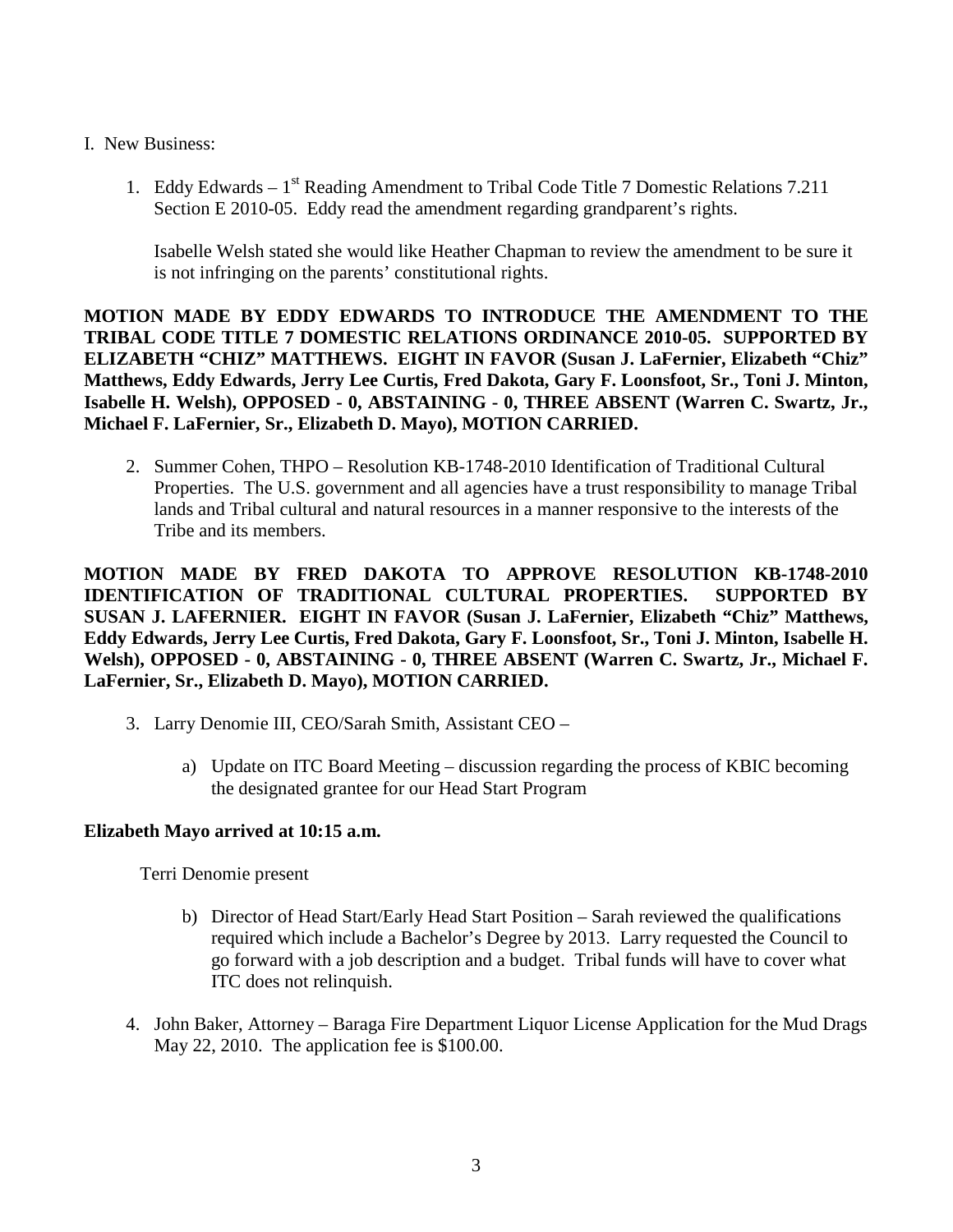**MOTION MADE BY FRED DAKOTA TO APPROVE THE LIQUOR LICENSE APPLICATION FOR THE BARAGA FIRE DEPARTMENT AND TO WAIVE THE FEE. SUPPORTED BY ELIZABETH D. MAYO. SEVEN IN FAVOR (Susan J. LaFernier, Jerry Lee Curtis, Fred Dakota, Gary F. Loonsfoot, Sr., Elizabeth D. Mayo, Toni J. Minton, Isabelle H. Welsh), TWO OPPOSED (Elizabeth "Chiz" Matthews, Eddy Edwards), ABSTAINING - 0, TWO ABSENT (Warren C. Swartz, Jr., Michael F. LaFernier, Sr.), MOTION CARRIED.**

Eddy Edwards stated his opposition: He feels they should pay the license fee like the other non-profits have had to.

J. Closed Session:

- 1. Eddy Edwards/Jim Nardi GM Position Follow-up
- 2. Eddy Edwards, Treasurer/Francis LaPointe, CFO Finance Session

**MOTION MADE BY GARY F. LOONSFOOT, SR. TO GO INTO CLOSED SESSION AT 11:21 A.M. SUPPORTED BY ELIZABETH "CHIZ" MATTHEWS. SEVEN IN FAVOR (Susan J. LaFernier, Elizabeth "Chiz" Matthews, Eddy Edwards, Jerry Lee Curtis, Gary F. Loonsfoot, Sr., Toni J. Minton, Isabelle H. Welsh), TWO OPPOSED (Fred Dakota, Elizabeth D. Mayo), ABSTAINING - 0, TWO ABSENT (Warren C. Swartz, Jr., Michael F. LaFernier, Sr.), MOTION CARRIED.**

**Break: 11:22 – 11:39 a.m.** 

**Lunch: 12:07 – 1:14 p.m.** 

**Gary Loonsfoot, Sr. returned from lunch at 1:21 p.m.** 

**Jerry Lee Curtis returned from lunch at 1:48 p.m.**

**Jerry Lee Curtis left at 1:54 p.m.** 

**Gary Loonsfoot, Sr. left at 2:43 p.m.** 

**MOTION MADE BY FRED DAKOTA TO GO INTO OPEN SESSION AT 2:55 P.M. SUPPORTED BY TONI J. MINTON. SEVEN IN FAVOR (Susan J. LaFernier, Elizabeth "Chiz" Matthews, Eddy Edwards, Fred Dakota, Elizabeth D. Mayo, Toni J. Minton, Isabelle H. Welsh), OPPOSED - 0, ABSTAINING - 0, FOUR ABSENT (Warren C. Swartz, Jr., Jerry Lee Curtis, Michael F. LaFernier, Sr., Gary F. Loonsfoot, Sr.), MOTION CARRIED.** 

## **Break: 2:56 – 3:06 p.m.**

K. New Business:

- 5. Jason Ayres, Realty Officer
	- a) Resolution KB-1749-2010 Seavoy Acquisition/Purchase Agreement